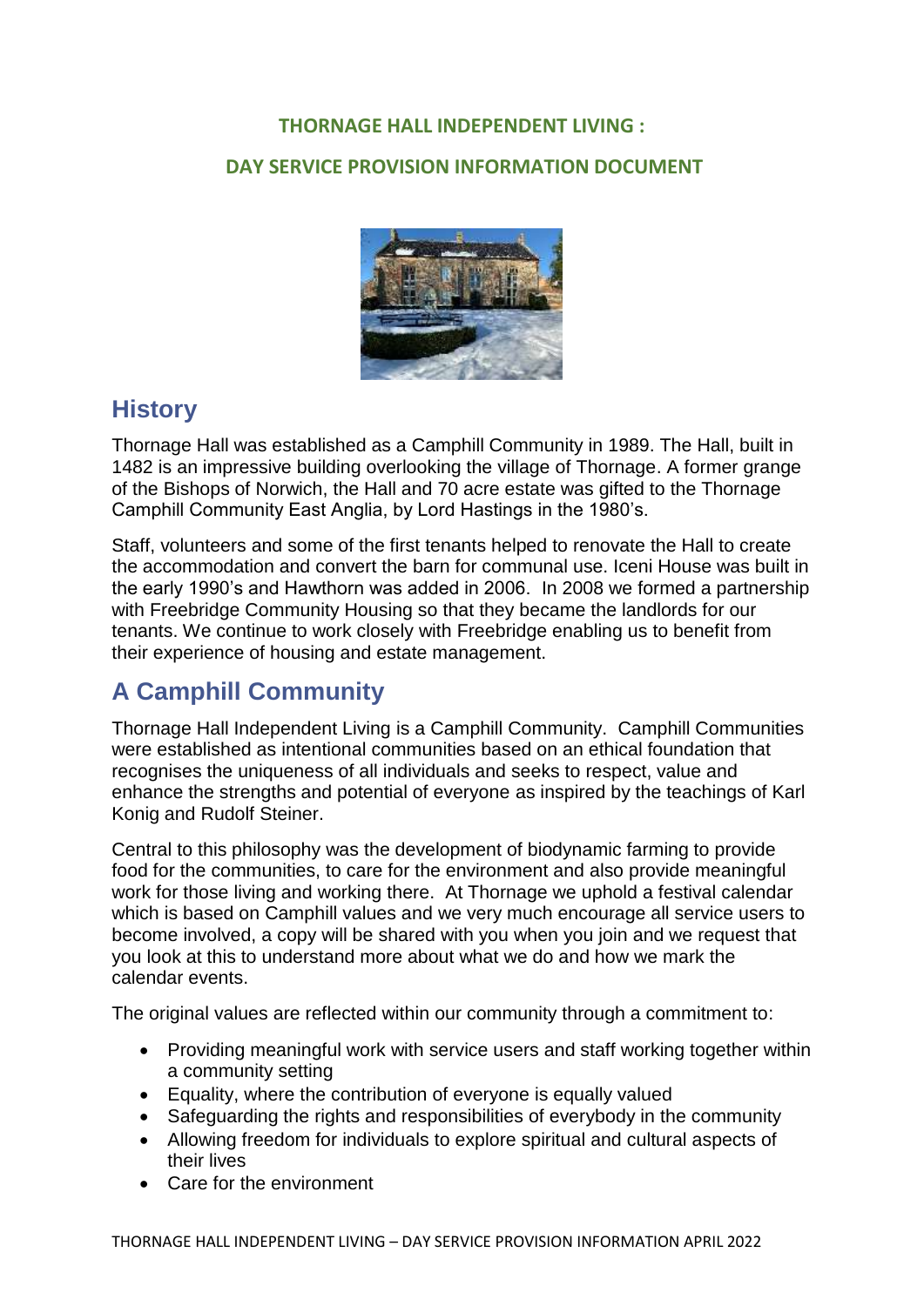# **Our vision, values and mission**

### **Our Vision**

An environmentally sustainable world where everyone can live, learn and work together in a meaningful way, regardless of ability or disability.

### **Our Values**

- Choice: in daily activities, in participation in the Thornage community, in participation in the wider community, in pathways to employment and volunteering, in skills development, in spiritual and cultural life
- Inclusion: in the wider community, in decisions in personal issues as well as life at Thornage Hall, in work, social, cultural, spiritual and home life
- Respect and Independence and Individuality: to be valued for who you are, to develop to your full potential, to develop your own spiritual and cultural beliefs
- Care and Support: for individuals, for the environment, for the community at Thornage Hall, for the wider community in Holt and Norfolk
- Respecting Rights and Responsibilities: for equality, for self-determination, for individuality, for safety
- Respect for the Environment: on the land, in our houses, in our daily living.

*(To demonstrate our values we use Reed beds which is one of the most ecologically sound ways of managing waste water. In order to maintain this we would request that you do not flush anything which could contaminate our system either down the toilet or the sink, this includes milk, oil, ink etc. If you are in doubt about flushing anything please ask a member of staff).*

## **Our Mission - Striving together for the common good...**

We strive to work together for people and the environment. We work both within our community at Thornage as well as with wider communities and organisations in Norfolk in order to meet the needs of adults with learning disabilities and keep environmental sustainability at the heart of what we do.

We aim to create a community with opportunities for work, learning, and personal expression in which:

- Individual's abilities and uniqueness are recognised and respected
- Personal development, contentment and friendship are promoted
- There are opportunities to develop the social, spiritual, emotional and physical well-being of individuals as the foundation for a fulfilling life
- People are supported to achieve their own aspirations
- Environmental sustainability is practiced and promoted

#### **We are able to offer the following workshops to choose from:**

Art & Crafts (including illustration, printmaking & sculpture), Textiles, Weaving, Woodwork, Life Skills, Music & Drama, Herbs, Current Affairs, IT/Digital Skills & Photography, Bakery & Cooking skills. Our bespoke day service building and small bakery supports the delivery of these session with weaving taking place in our purpose built weavery home to a number of looms.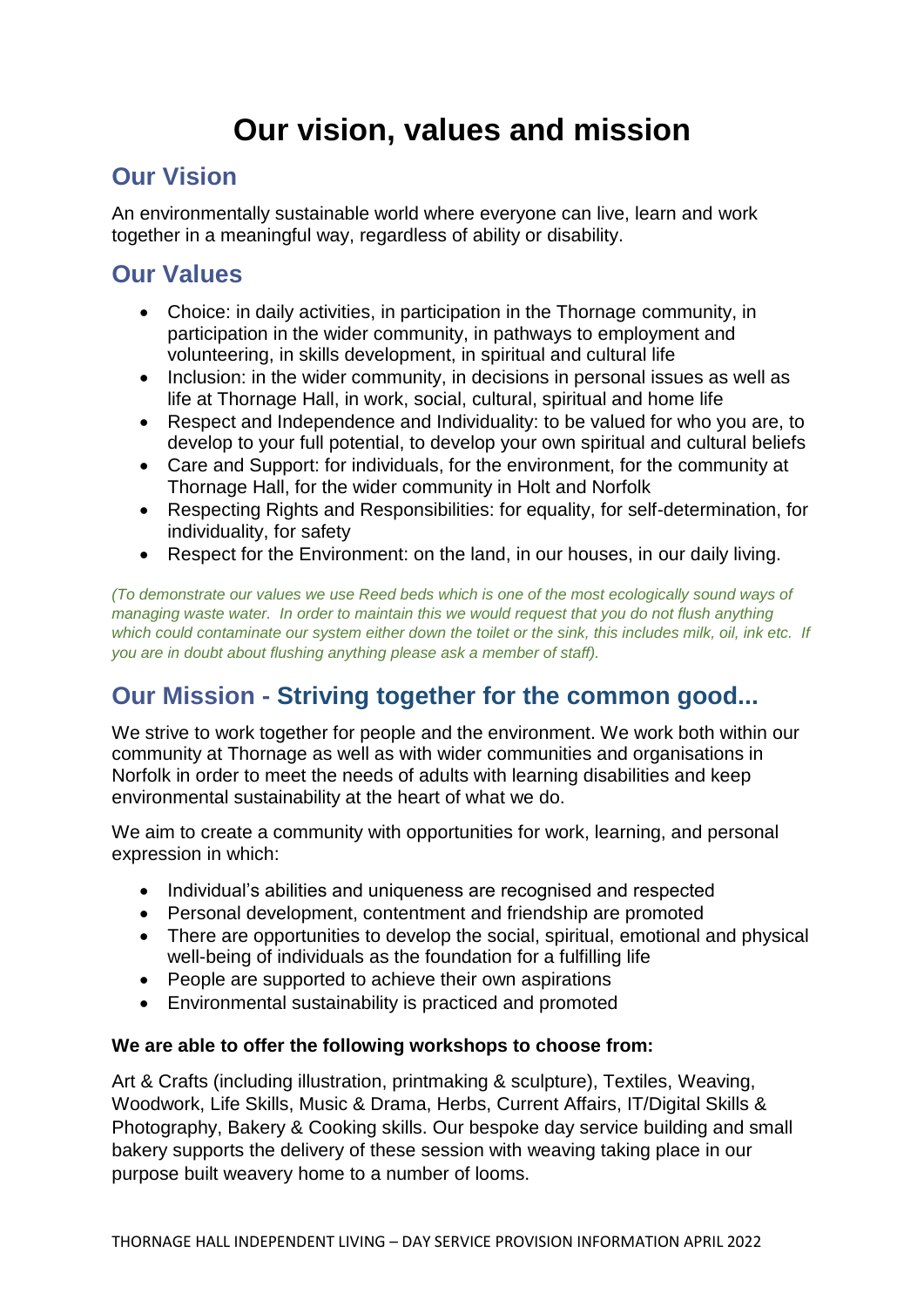Our farm, land and market garden workshops include estate maintenance, animal husbandry, growing, sowing & harvesting a range of bio-dynamic products to sell to local retail outlets.

Group sizes are small and may depend on the mix of students in each group but our maximum group size is on a ratio of 1:6. Our day service provision is able to support anybody over the age 18 with an up to date needs assessment.

Products produced within workshops are often available to purchase either via our on-line shop, or at our Summer Fair or Christmas Fair. Details are available on our web-site [www.thornagehall.co.uk](http://www.thornagehall.co.uk/)

Thornage Hall Day Service provision is open Monday – Friday 0900hrs – 1600hrs, we respectfully request that you arrive and depart on time as we are not commissioned to offer a service outside of these hours.

We close for a week over the Christmas period and we also close on Bank Holidays, out Statement of Purpose explains any other information you require.

### **NEXT STEPS**

Should you decide that Thornage Hall is somewhere you would like to join then we request a copy of an up to needs assessment from your social worker together with a completed Thornage Hall application form, this will enable us to understand more about you and determine whether or not our environment is able to meet your needs, goals and aspirations.

This information will be reviewed by our Admissions Panel who generally meet 4 times a year but extraordinary meetings may be called to review applications outside the meeting date(s). Where there is an agreement in principal that we are able to meet your needs, goals and aspirations a taster day will be arranged which we will fully support. If after having attended a taster day you and your support team, family or carers and staff at Thornage Hall feel that we will be able to meet your needs, goals and aspirations and that we are able to offer a place in the workshops which interest you, a contract and funding (Individual Service Order) will need to be agreed with your social worker where this is to be commissioned directly by the local authority.

If you have a personal budget or plan on funding this privately then you or your representative responsible for your finances will need to sign a Day Service Agreement between Thornage Hall as the service provider and you as the Service User. Otherwise our services are commissioned by the local authority responsible for carrying out your needs assessment.

During this time our Admissions, Welfare and Assessment Co-ordinator will draft up a number of documents to include (see list below) which will need to be read and signed by you and your support team, family, carers etc. You will also be given a Day Service Home Agreement document which explains more about how we will support you, how we expect family to communicate etc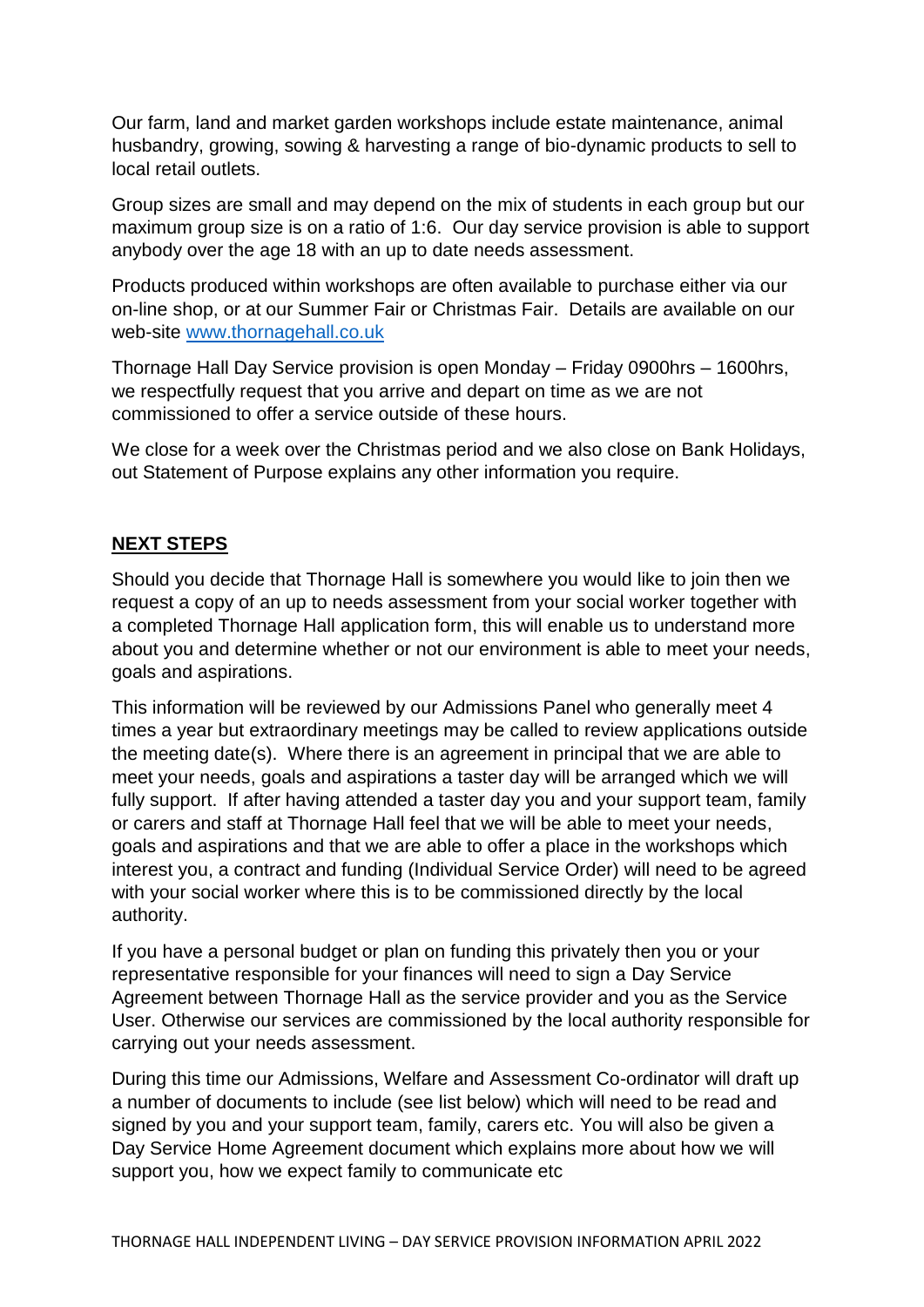A start date will be agreed and your first month will be a trial period to see how you settle and to allow us to review your progress. During that time we will meet with day service staff to assess and observe you in our environment, this will be your first interim review.

In line with our internal Quality Assurance Policy we will work with you and your support team, family or carers to agree on your personal goals and aspirations, agreeing on frequency of target dates/timeframes. These will be reviewed at least annually and staff will support you to work towards achieving your goals and aspirations.

On an annual basis our Workshop Leaders review their plans for the year, taking into consideration our Thornage festivals to ensure we acknowledge these, as well as any of our internal marketing events. This will support them to develop and complete daily observations, reflecting factually on how you worked within your workshops on that day. They will also complete skills assessments at least every three months which will focus on Health & Safety (Module 1) and also Working Relationships & Involvement (Module 2), these modules feature in every workshop together with specific areas relating to each workshop which will have been agreed annually and form the basic curriculum for each workshop.

As part of our overall Quality Management Policy the documents which we hold for each day service user, which will be computer based, will be broken down as follows:

#### **PROPOSED REVISED LAYOUT:**

- ADMISSION PAPERWORK to include needs assessment, application, contract
- COMMUNICATION with family and others involved in care/support
- **CONSENTS**
- EMERGENCY GRAB SHEET to include medical information
- HEALTH & SAFETY to include risk assessments, PEEP, accidents & incidents
- TIMETABLE to include skills assessment, daily observations along with photographic observations
- **REVIEWS**
- PERSON CENTRED CARE PLAN/SUPPORT PLAN to include PBS. records of concern and safeguarding concerns

In addition and as per our Quality Assurance and Improvement Policy, which will be shared with you should you decide Thornage Hall is the place for you, we carry out regular evaluations of the service we provide, usually in the format of a questionnaire supported by one of our Trustees. In addition we have a Service Provision Committee which meets at least 4 times a year to review the service as a whole. You and your family/carer will have the opportunity to share your views and feedback on our Day Services via this committee.